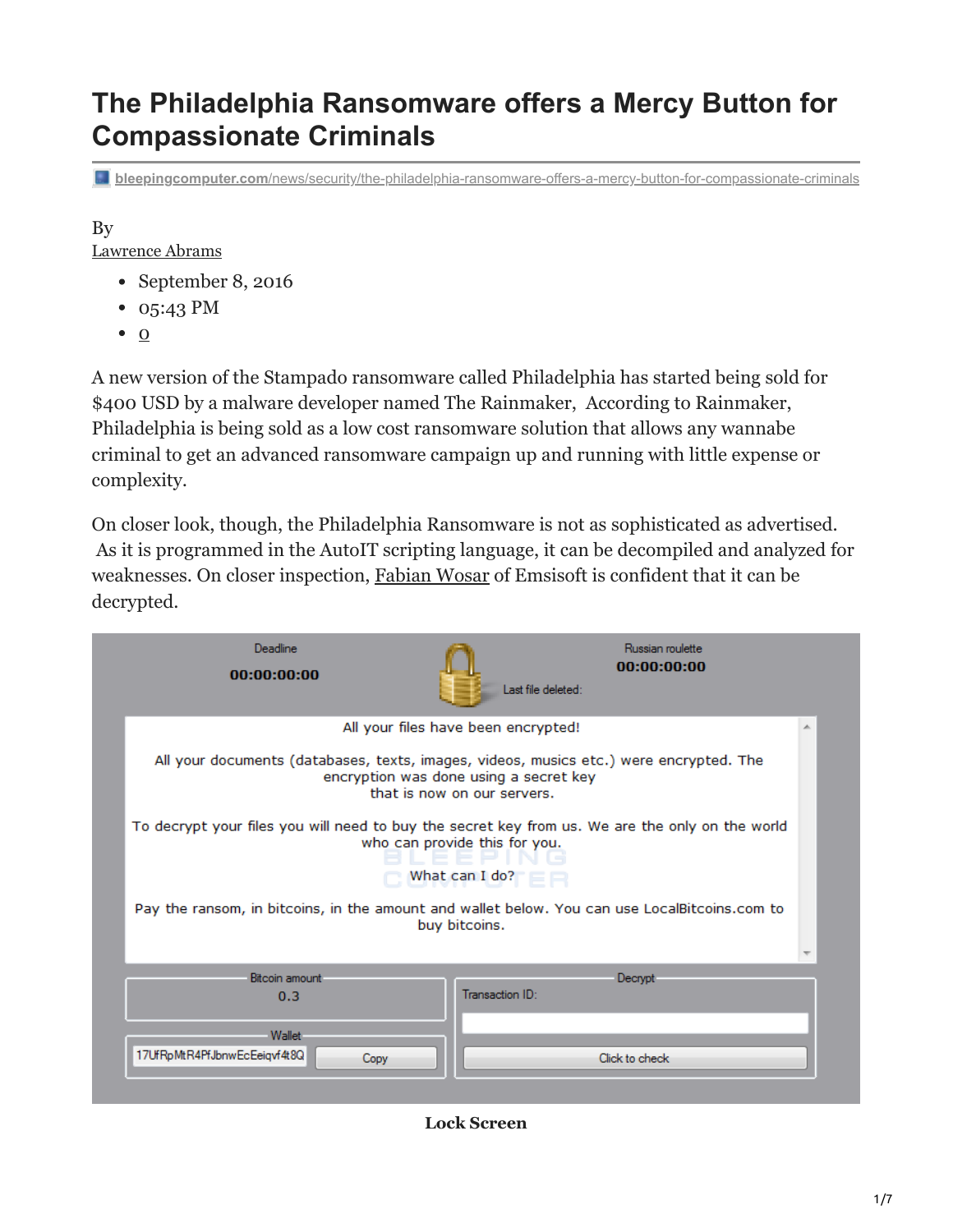I was first notified of this new version by a [poster in the forums](https://www.bleepingcomputer.com/forums/t/626035/philapdelphia-new-ransomware-from-developer-of-stampado/) who claimed he was able to intercept communications between a person going by the handle of SkrillGuide2015 and the Philadelphia developer The Rainmaker. This conversation was taking place on the AlphaBay Tor criminal site, and shows Rainmaker explaining how he has started selling his new Philadelphia ransomware project for \$400 USD and that he plans on starting to distribute it today. Rainmaker's goal was to infect 20 thousand victims on his first day of distribution.

According to Rainmaker, Philadelphia "innovates" the ransomware market with features such as autodetecting when a payment has been made and then automatically decrypting, infecting USB drives, and infecting other computers over the network. Of particular note, is a Mercy Button that allows a compassionate criminal to automatically decrypt a particular [victim's files for free. In order to demonstrate this new ransomware, Rainmaker has created](http://www.docdroid.net/vJV82cC/philadelphia-prints.pdf.html) a PDF showing its capabilities.

The advertised features are: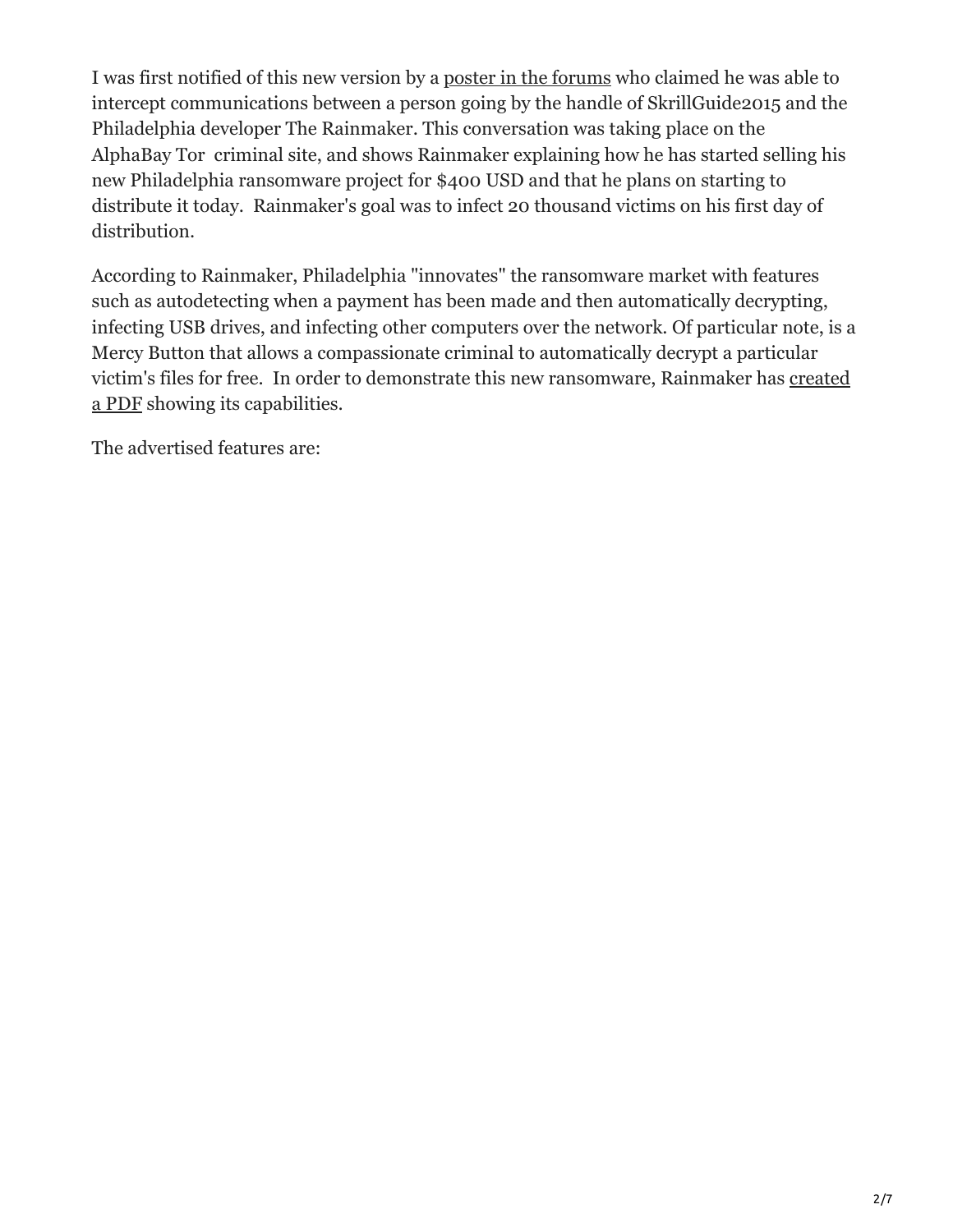Everything is customisable:

- You can set the folders where the Ransomware will look for files as well as the depth/recursion level
- You can set the extensions, you can enable, disable and define intervals for the deadline and the russian roulette (as well as editing how many files are deleted on every russian roulette interval and whether the files or the crypt key gets deleted once the deadline ends
- You can edit file icon and Mutex
- You can edit the UAC (user access control) in four available options: (1) do not ask for admin privilleges; (2) ask and insist until it is given; (3) ask but run anyway even if it is not given; (4) ask and give up if it is not given
- You can edit all the interface texts as well as add multiple languages to the same file (it will detect the machine language and display the texts you edited for that locale or a default/fallback one)
- You can enable or disable USB infect, network spread and Unkillable Process, as well as set the process name

The Philadelphia Headquarter is a software that works on your machine and allows you to generate unlimited builds, see the victims on a map and on a list (with country flags and all the data you need) and also a "Give Mercy" button if you're too good 0:)

But the coolest Philadelphia feature (and what makes its maintenance so cheap) is that, instead of huge servers on our controls where you must pay high amounts monthly, we present you the "Bridges". Bridges are the way victims and attacker enters in touch in a distributed network. It's simply a PHP script that uses itself as database (no MySQL or whatever needed, just PHP). Bridges store the clients keys, verifies payments and provide the victims informations to the headquarters safely. And they can be hosted on nearly any server: even hacked servers, shared hosting (free hosting works but it is not recommended as they can delete your account if it's not a fully functional website), dedicated or VPS (recommended for bigger attacks, although the requests are small and are only done a few times). As the bitcoin payment verification is done on the server side, by the bridge, there is no way to spoof it on the victim machine. Also, the distributed bridges network will grant a better anonimity.

Everything very well documented on a plain-english help file!

Prints:<https://www.docdroid.net/vJV82cC/philadelphia-prints.pdf.html>

Though the bridges + headquarters client looks interesting, it has some serious flaws as described in the next section.

# **Taking a Bridge to the Headquarters**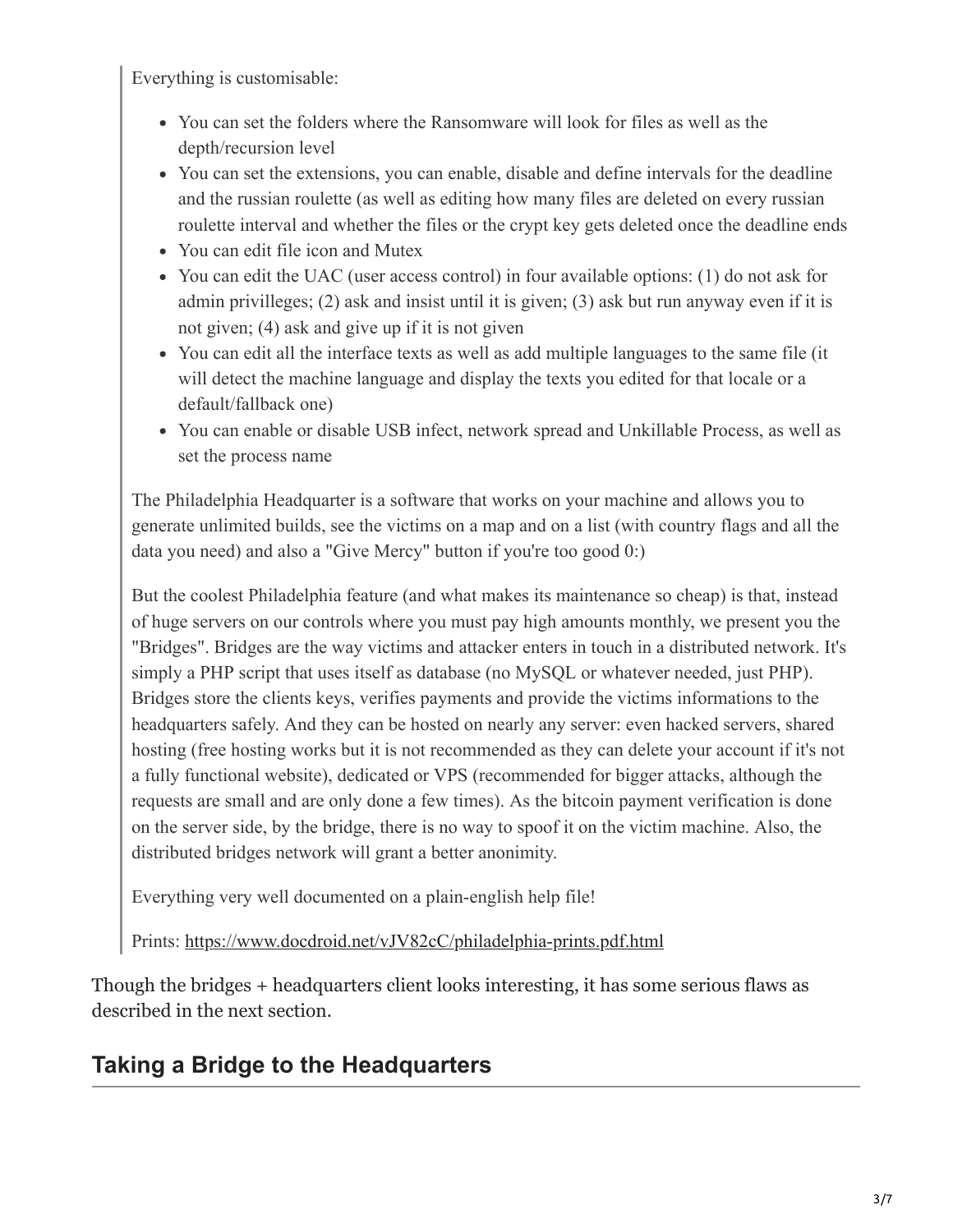For an attacker to setup a Philadelphia campaign, they need to install a PHP scripts called Bridges on web sites. These Bridges will be connected to by the ransomware infection and will store the encryption key and information about the victim. They are also used by the ransomware to check if a ransom payment has been made.

The attacker then runs a management client called the Philadelphia Headquarters on their machine, which will connect to each configured bridge and download the victim data to their management console. This client allows the attacker to see who is infected, what countries have the most infections, and even offers a mercy button if a compassionate attacker wants to allow someone to decrypt their files for free.

| Philadelphia Headquarter         |               |               |                                     |                                | ô ô           |
|----------------------------------|---------------|---------------|-------------------------------------|--------------------------------|---------------|
| <b>PHILADELPHIA</b><br>New Agent |               |               |                                     |                                |               |
| New Bridge                       | ID            |               | Country                             | <b>OS</b>                      | IP            |
|                                  | 57d047b65a055 |               | Brasil (BR)                         | Windows XP                     | 177.46.85.2   |
| Manage Bridges                   | 57d047c3e59ba |               | Brasil (BR)                         | Windows XP                     | 143.255.108.0 |
|                                  | 57d047c7449b9 |               | Brasil (BR)                         | Windows <sub>7</sub>           | 138.204.68.81 |
| <b>Update Data</b>               | 57d047cb4fe34 |               | Espa $\tilde{A}f\hat{A} \pm a$ (ES) | Windows <sub>7</sub>           | 47.61.101.109 |
|                                  | 57d047d64e75a |               | Chile (CL)                          | Windows <sub>7</sub>           | 138.186.121.1 |
| Settings                         | 57d047e8ab20a |               | United States (US)                  | Windows Server 2012 R2         | 52.222.6.150  |
|                                  | 57d047f0c6e6f |               | México (MX)                         | Windows XP                     | 189.132.88.15 |
|                                  | 57d04803a2495 |               | Brasil (BR)                         | Windows <sub>7</sub>           | 143.202.107.2 |
| Support                          | 57d04809e6eeb |               | Argentina (ES)                      | Windows XP                     | 148.3.201.123 |
|                                  | 57d0481258557 |               | United States (US)                  | Windows <sub>7</sub>           | 72.186.89.113 |
| Help                             | 57d04817de921 |               | Mexico (MX)                         | Windows XP                     | 189.180.67.1  |
|                                  | 57d04821f1bfb |               | MÃ FÂ@vico (MY)                     | <i><u><b>Mindows</b></u></i> 7 | 177 228 05 2  |
| $\overline{5}$                   |               |               |                                     |                                |               |
| THE RAINMAKER LABS               | Give Mercy    | Show Password | Track on Google Maps                | Open Transaction               | See All Info  |
| Ready.                           |               |               |                                     |                                |               |

**Philadelphia Headquarters Management Console**

There is a fundamental problem, though, with this Bridge implementation. Unless these bridges are stored on anonymous networks like TOR, they will most likely be discovered and taken down fairly quickly. As the addresses to these bridges are hard coded into the ransomware, once the bridge is disabled, a victim no longer has the ability to pay the ransom or decrypt their files. For this implementation to really work, an attacker would need to setup bridges using Tor, which increases the complexity of the setup.

# **Another malware dev unhappy with Researcher Fabian Wosar**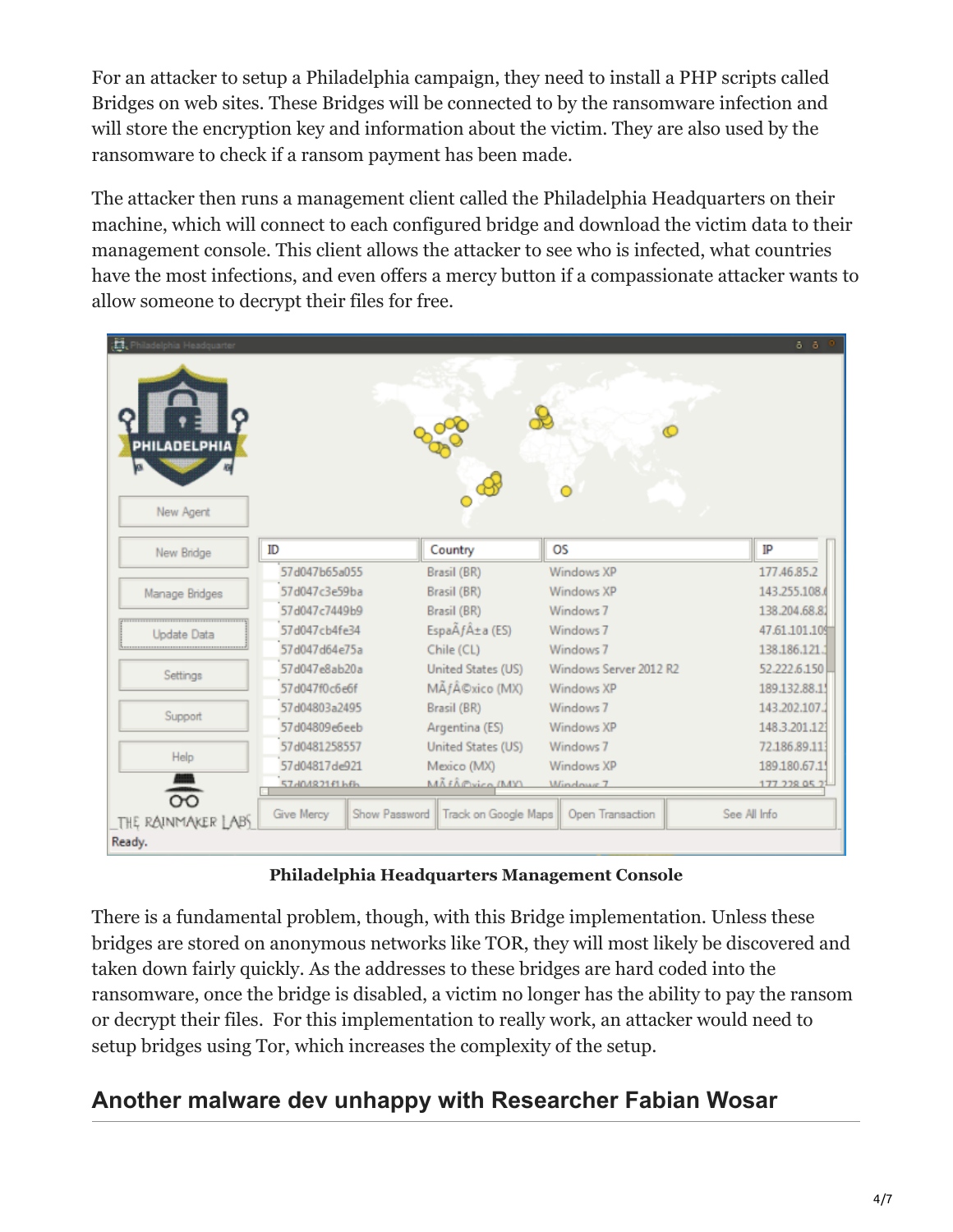The first two versions of Stampado were able to be decrypted by Fabian Wosar of Emsisoft [and it also appears that this new Philadelphia variant is no exception. Like the Apocalypse](https://twitter.com/fwosar/status/770258959345258496) Ransomware developer, Rainmaker has not taken kindly to Fabian's attention as can be seen by a note left in the ransomware's AutoIT script.



#### **Insulting Fabian Wosar in the Code**

## **How the Philadelphia Ransomware Encrypts a Victim's Files**

Based on images and a mailing list software found on one of the Bridges, I believe that this ransomware is distributed through phishing emails that pretend to be an overdue payment notice from Brazil's Ministério da Fazenda, or the Ministry of Finance. You can see an example of the fake notice found on one of the Bridges below.

| DEFIC RIO DE JANEIRO                                                                                                                                                                                                                                       |                                                                                                            |                                               |  |
|------------------------------------------------------------------------------------------------------------------------------------------------------------------------------------------------------------------------------------------------------------|------------------------------------------------------------------------------------------------------------|-----------------------------------------------|--|
| MANDADO DE PROCEDIMENTO FISCAL - DILIGÊNCIA Nº 07.1.90.00-2005-01708-9                                                                                                                                                                                     |                                                                                                            | ISABEL CRSTINA MARKINO<br>$1\sqrt{3}$ $12473$ |  |
| CONTRIBUINTE/RESPONSÁVEL                                                                                                                                                                                                                                   |                                                                                                            |                                               |  |
| CNPJ/CPF: 33.252.156/0001-19                                                                                                                                                                                                                               |                                                                                                            |                                               |  |
| NOME EMPRESARIAL/NOME: TV GLOBO LTDA                                                                                                                                                                                                                       |                                                                                                            |                                               |  |
| ENDEREÇO: R LOPES QUINTAS, 303                                                                                                                                                                                                                             | COMPLEMENTO:                                                                                               |                                               |  |
| BAIRRO: JARDIM BOTANICO                                                                                                                                                                                                                                    | UF: RJ                                                                                                     |                                               |  |
| MUNICÍPIO: RIO DE JANEIRO                                                                                                                                                                                                                                  | CEP: 22.460-010                                                                                            |                                               |  |
| PROCEDIMENTO FISCAL: DILIGÊNCIA                                                                                                                                                                                                                            |                                                                                                            |                                               |  |
| DESCRIÇÃO SUMÁRIA: ACOMPANHAMENTO/CONSTATAÇÃO PREVISTOS NA LEGISLAÇÃO TRIBUTÁRIA                                                                                                                                                                           |                                                                                                            |                                               |  |
|                                                                                                                                                                                                                                                            | <b>MATRÍCULA</b>                                                                                           |                                               |  |
| AUDITOR-FISCAL DA RECEITA FEDERAL                                                                                                                                                                                                                          | 0056806                                                                                                    | <b>SUPERVISÃO</b>                             |  |
| ANTONIO CESAR VALERIO DA SILVA                                                                                                                                                                                                                             | 0028032                                                                                                    |                                               |  |
| ALBERTO SODRE ZILE                                                                                                                                                                                                                                         |                                                                                                            |                                               |  |
| <b>ENCAMINHAMENTO</b><br>Determino, nos termos da Portaria SRF nº 3.007, de 26 de novembro de 2001, alterada pela Portaria SRF nº 1.238, de 31 de                                                                                                          |                                                                                                            |                                               |  |
| outubro de 2002, e pela Portaria SRF nº 1.468, de 6 de outubro de 2003, a execução do procedimento fiscal definido pelo presente                                                                                                                           |                                                                                                            |                                               |  |
| Mandado, que será realizado pelo(s) Auditor(es)-Fiscal(is) da Receita Federal (AFRF) acima identificado(s), que está(ão)                                                                                                                                   |                                                                                                            |                                               |  |
| autorizado(s) a praticar, isolada ou conjuntamente, todos os atos necessários a sua realização.                                                                                                                                                            |                                                                                                            |                                               |  |
| Este Mandado deverá ser executado até 30 de Setembro de 2005. Este instrumento poderá ser prorrogado, a critério da<br>autoridade outorgante, em especial na eventualidade de qualquer ato praticado pelo contribuinte/responsável que impeça ou dificulte |                                                                                                            |                                               |  |
| o andamento deste procedimento fiscal, cu a sua conclusão.                                                                                                                                                                                                 |                                                                                                            |                                               |  |
|                                                                                                                                                                                                                                                            |                                                                                                            |                                               |  |
|                                                                                                                                                                                                                                                            | RIO DE JANEIRO, 01 de Agosto de 2005.                                                                      |                                               |  |
|                                                                                                                                                                                                                                                            |                                                                                                            |                                               |  |
|                                                                                                                                                                                                                                                            |                                                                                                            |                                               |  |
|                                                                                                                                                                                                                                                            |                                                                                                            |                                               |  |
|                                                                                                                                                                                                                                                            |                                                                                                            |                                               |  |
|                                                                                                                                                                                                                                                            | WILSON FERNANDES GUIMARAES - Matricula : 0015325<br>DELEGADO(A) DA RECEITA FEDERAL<br>DEPIC RIO DE JANEIRO |                                               |  |

**SPAM Notice**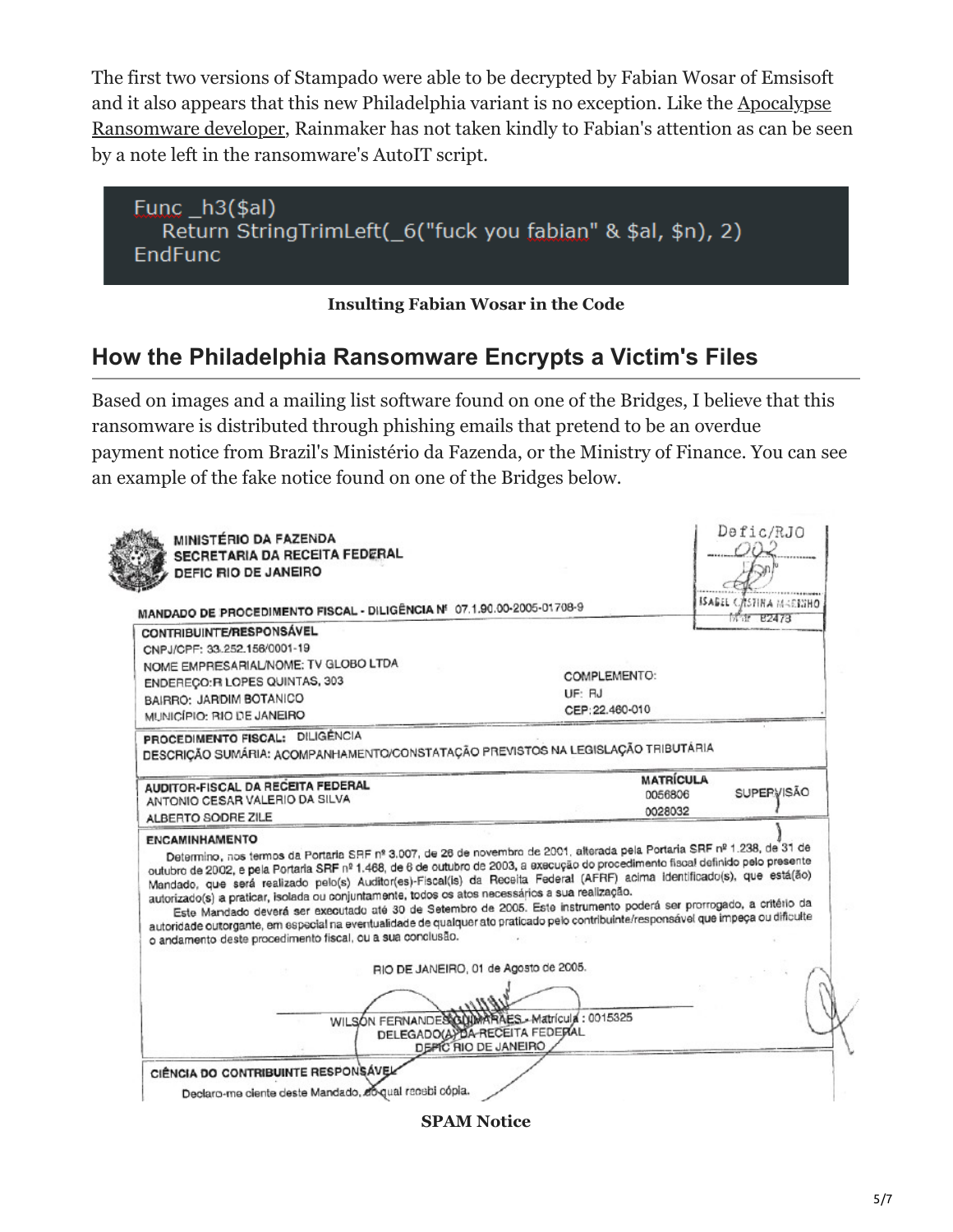These phishing emails most likely contain a link back to the top level folder of the Bridge, which contains a Java program that automatically downloads and executes the installer for the Philadelphia ransomware.

When the ransomware is started, it will load an embedded configuration file that contains directives as to how the ransomware should encrypt a computer. The ransomware currently being distributed will target fixed, removable, and network drives, and drive root folders. When encrypting files it will use a custom encryption algorithm and target the following files:

\*.7z;\*.asp;\*.avi;\*.bmp;\*.cad;\*.cdr;\*.doc;\*.docm;\*.docx;\*.gif;\*.html;\*.jpeg;\*.jpg;\*.mdb

When a file is encrypted, its name will be scrambled and have the .locked extension appended to it. For example, test.jpg may become 7B205C09B88C57ED8AB7C913263CCFBE296C8EA9938A.locked.

| Deadline<br>00:00:00:00                                                                                                                                           |                                     | Russian roulette<br>00:00:00:00<br>Last file deleted:                                         |   |  |  |
|-------------------------------------------------------------------------------------------------------------------------------------------------------------------|-------------------------------------|-----------------------------------------------------------------------------------------------|---|--|--|
|                                                                                                                                                                   | All your files have been encrypted! |                                                                                               | 业 |  |  |
| All your documents (databases, texts, images, videos, musics etc.) were encrypted. The<br>encryption was done using a secret key<br>that is now on our servers.   |                                     |                                                                                               |   |  |  |
| To decrypt your files you will need to buy the secret key from us. We are the only on the world<br>who can provide this for you.<br>What can I do? $\blacksquare$ |                                     |                                                                                               |   |  |  |
|                                                                                                                                                                   | buy bitcoins.                       | Pay the ransom, in bitcoins, in the amount and wallet below. You can use LocalBitcoins.com to |   |  |  |
|                                                                                                                                                                   |                                     |                                                                                               |   |  |  |
| Bitcoin amount<br>0.3                                                                                                                                             | Transaction ID:                     | Decrypt:                                                                                      |   |  |  |
| Wallet<br>17UfRpMtR4PfJbnwEcEeiqvf4t8Q<br>Copy                                                                                                                    |                                     | Click to check                                                                                |   |  |  |

When it is finished it will display the lock screen shown below.

```
Lock Screen
```
Last, but not least, if Russian Roulette is enabled, a counter will begin and when it runs down to zero, a certain preconfigured amount of files will be deleted.

As already said, this ransomware is most likely decryptable for free. So if you are infected with Stampado, or this Philadelphia variant, please do not pay the ransom. Instead, you should ask for help in our [Stampado Ransomware Help & Support Topic.](https://www.bleepingcomputer.com/forums/t/620794/stampado-locked-ransomware-help-support-scvhostexe/)